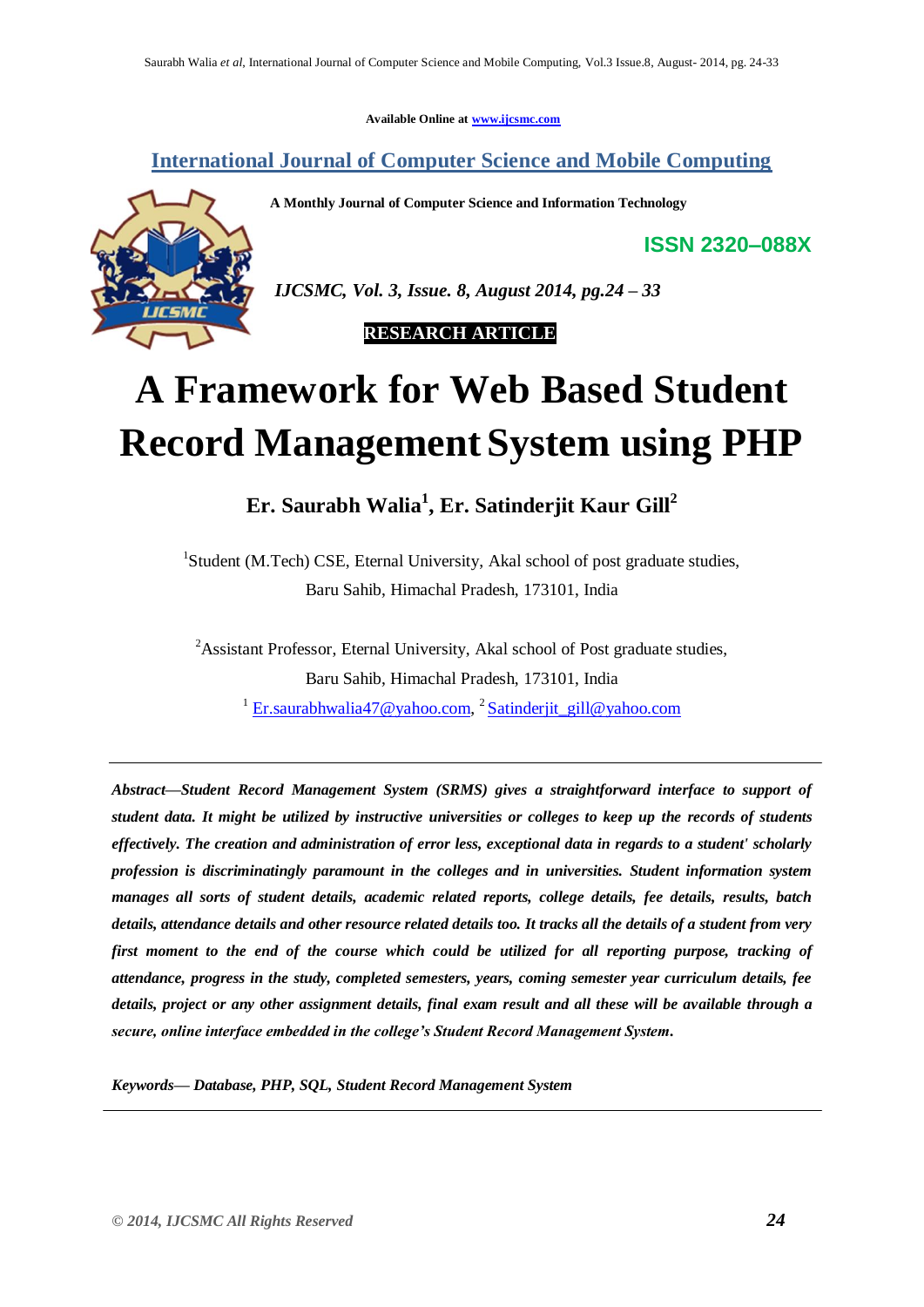#### I. **INTRODUCTION**

The data framework is essential in gathering all information also data of all staff or part in one association to be in one spot. The framework is typically given extremely accommodating errand that will supplant the human as to keep it in record as the stock or different purposes. To outline a supportive framework with a specific end goal to make simplicity to the client, the framework is created by utilizing Xampp Server interfacing with database that is using 'PHP' language as the dialect or guideline of the framework. The proposed framework is a standalone framework. This framework centered on recording and updating the information. It is additionally given report on the other hand printed record to the client in the framework which will make the status of the student simpler to be checked. This new framework utilized database idea to store all the data which related with area application forms. This framework focused around database idea which is more solid. All learner information will be kept in a devoted database. By utilizing this database idea, a few issues, for example, information misfortune and harm could be stayed away from. This framework additionally focused to make a simple checking students' status. By utilizing this framework, staffs can check the students' status quicker in time contrasted with the current framework. Hence, the staff can lessen holding up time in place to check all the documents like some time recently. The other target is the issue that identified with looking and upgrading the information. Staffs can pursuit and upgrade the information methodically. This framework will give a few capacities, for example, looking and overhauling so as to help the staffs to control the information applications [1].

Furthermore, each one sub-framework has validation permitting approved clients to make or overhaul data in that subsystem. All information is altogether evaluated and approved on the server before real record adjustment happens. In addition to a staff client interface, the framework plans for student client interface, permitting clients to get to data and submit demands online accordingly lessening transforming time. All information is put away safely on Xampp servers oversaw by the college executive and guarantees most astounding conceivable level of security. The framework offers a complex logging framework to track all clients get to and guarantee adjustment to information access rules also is relied upon to expand the proficiency of the college's record administration consequently diminishing the work hours required to get to and convey understudy records to clients. At one time, the school depended intensely on paper records for this activity. While paper records are a customary method for overseeing student information there are a few downsides to this system. First and foremost, to pass on data to the students it ought to be shown on the notice board and the understudy need to visit the notice board to watch that data. It takes an extremely long time to pass on the data to the understudy. Paper records are hard to oversee and track. The physical effort needed to recover, adjust, and re-record the paper records are all nonesteem included exercises [2].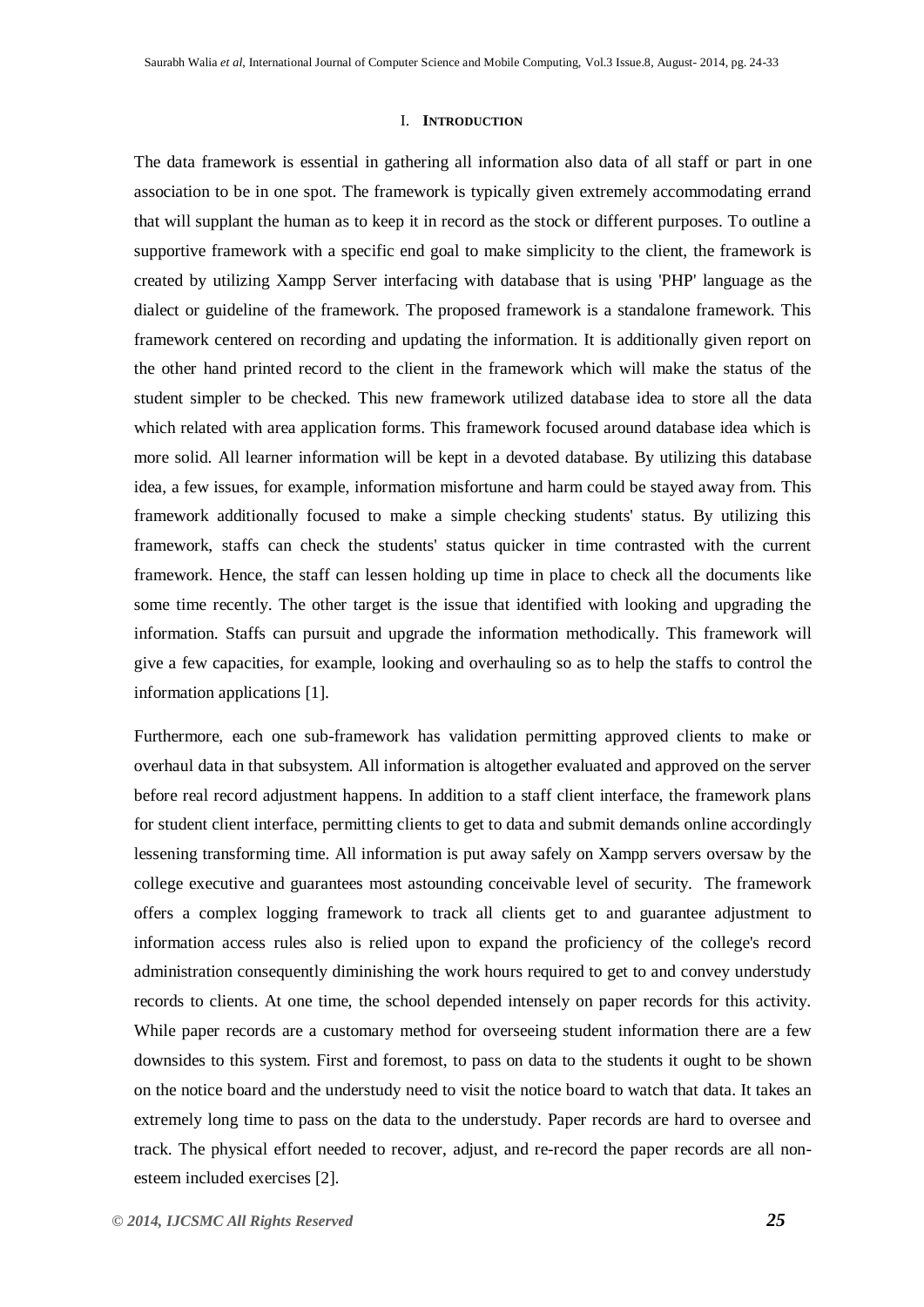#### II. **OBJECTIVES**

Objectives of this research are:-

- Giving online interface for students.
- Expanding the effectiveness of college record administration.
- Abatement time needed to access and convey students' records.
- To make the framework more secure.

#### III. **METHODOLOGY**

#### *XAMP SERVER:-*

XAMPP stands for Cross-Platform (X), Apache (A), MySQL (M), PHP (P) and Perl (P). It is a simple, lightweight Apache distribution that makes it extremely easy for developers to create a local web server for testing purposes. Everything you need to set up a web server – server application (Apache), database (MySQL), and scripting language (PHP) – is included in a simple extractable file. XAMPP is also cross-platform, which means it works equally well on Linux, Mac and Windows. Since most actual web server deployments use the same components as XAMPP, it makes transitioning from a local test server to a live server is extremely easy as well. Web development using XAMPP is especially beginner friendly XAMPP is a small and light Apache distribution containing the most common web development technologies in a single package. Its contents, small size, and portability make it the ideal tool for students developing and testing applications in PHP and MySQL. XAMPP is available as a free download in two specific packages: full and lite. While the full package download provides a wide array of development tools, this article will focus on using XAMPP Lite which contains the necessary technologies that meet the Ontario Skills Competition standards.



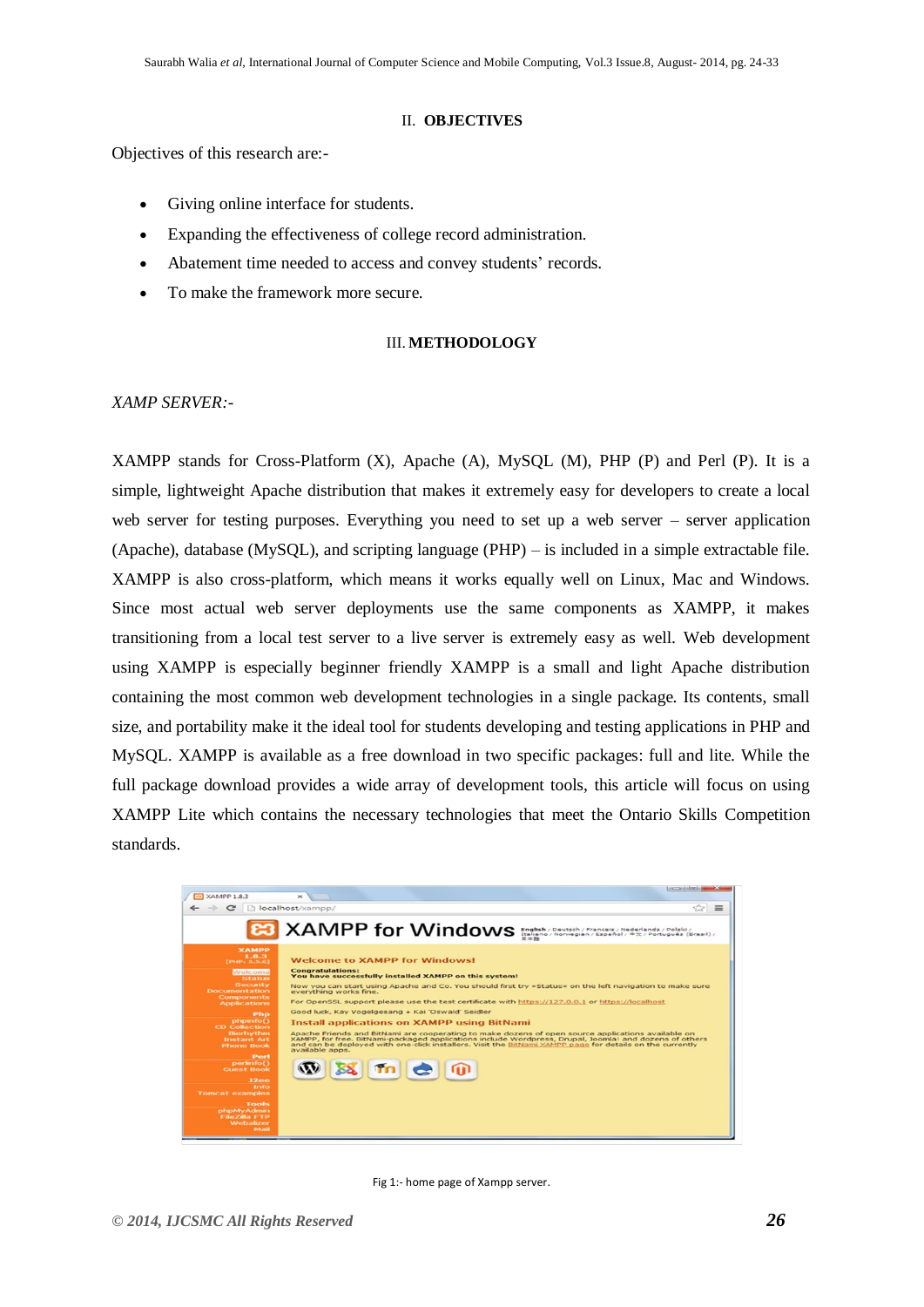XAMPP has four primary components:-

*1. Apache:* Apache is the actual web server application that processes and delivers web content to a computer. Apache is the most popular web server online, powering nearly 54% of all websites.

*2. MySQL:* Every web application, howsoever simple or complicated, requires a database for storing collected data. MySQL, which is open source, is the world's most popular database management system. It powers everything from hobbyist websites to professional platforms like WordPress.

*3. PHP:* PHP stands for Hypertext Preprocessor. It is a server-side scripting language that powers some of the most popular websites in the world, including WordPress and Facebook. It is open source, relatively easy to learn, and works perfectly with MySQL, making it a popular choice for web developers.

*4. Perl:* Perl is a high-level, dynamic programming language used extensively in network programming, system admin, etc. Although less popular for web development purposes, Perl has a lot of niche applications.

#### **PHP:-**

PHP (Hypertext Preprocessor) Open-source, server-side scripting language used to generate dynamic web-pages PHP scripts reside between reserved PHP tags. This allows the programmer to embed PHP scripts within HTML pages. Various built-in functions allow for fast development Compatible with many popular databases. PHP scripts are executed on the server. PHP files have a file extension of ".php", ".php3", or ".phtml".

#### *Features of PHP:-*

- Open source and free to download and use.
- Easy for newcomer and advance features
- Used to create dynamic web pages.
- Freedom to choose any operating system and a web server.
- Not constrained to output only HTML. PHP's abilities include outputting images, PDF files etc.
- Support for a wide range of databases. Eg: dBase, MySQL, Oracle etc.
- Support for talking to other services using protocols such as IMAP, POP3, HTTP.
- PHP includes free and open source libraries with the core build.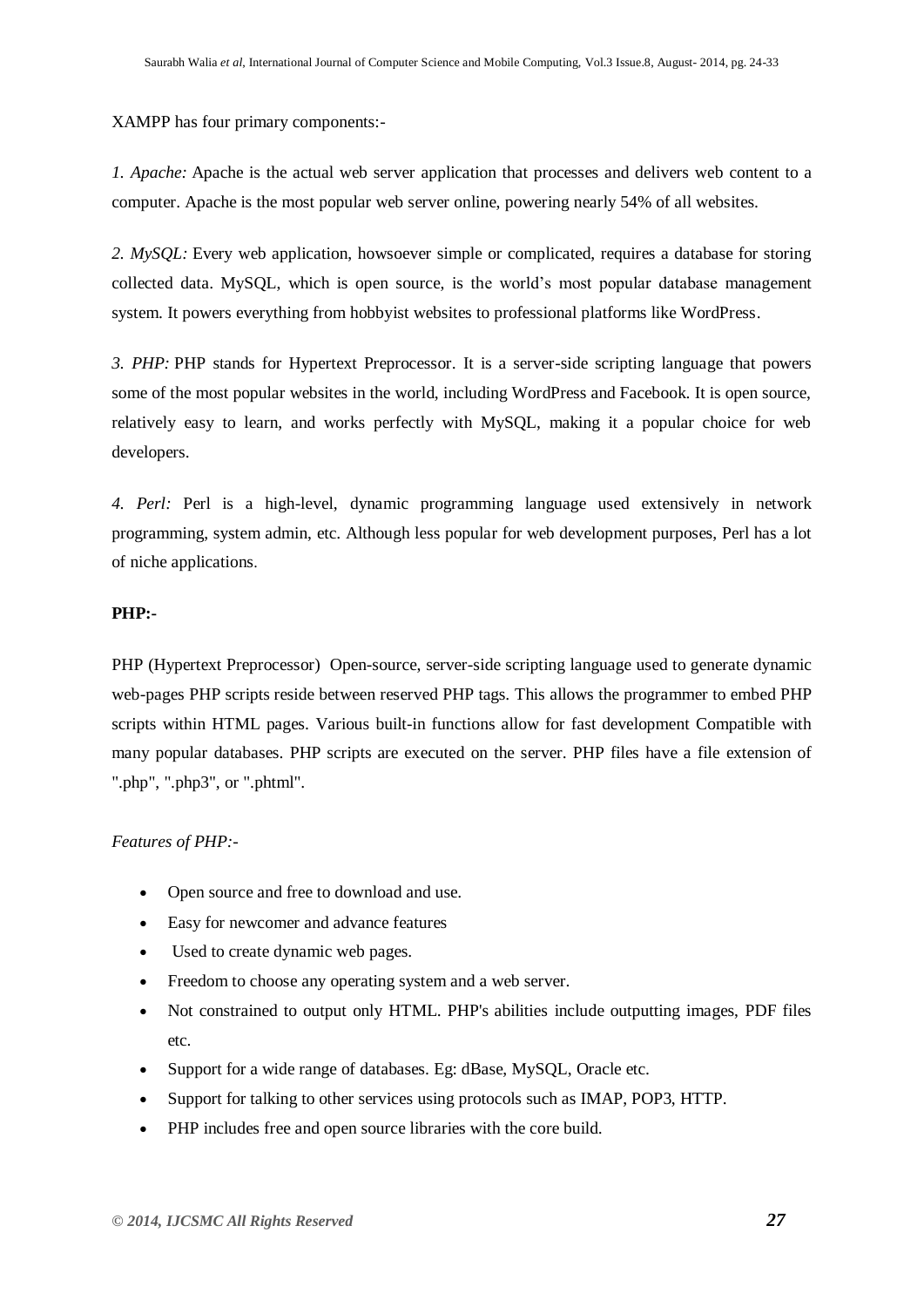#### **Creating a Database and Table, and Inserting Data:-**

Firstly open the control panel of the XMAPP server and start MYSQL and Apache module. After that start the browser and open the local host the page will appear as given below in the figure. It requires the username and password of the PHP admin. The username is default 'root' and the password will be given by admin when he starts the software first time. Both Apache server and MYSQL server should run. Data types are also present there. User can also apply the various keys to the tables. Data will be fetched from the tables by using SQL. Insertion in the tables will also done by using SQL.



Fig 2:- home page for creating tables in database.

When we enter the username and password the PHP admin page will be opened as given in the figure. To create the database click on the database and it will ask for the database name then by giving the database name the database will be created.

To create the tables in the database click on the database which is database. Data types are also mentioned there and PHP admin can select data types according to the need. We are now ready to write created and it will ask for the table name, number of columns and rows. Similarly the other tables will be created in the PHP program that will connect to the database and display our data in an internet browser. The procedure that we will write this program is to first establish a connection with the database using PHP, then start our XHTML deceleration and meta data, and finally in the body of our page, write a loop that will iterate through each record in the table and display that data in the browser.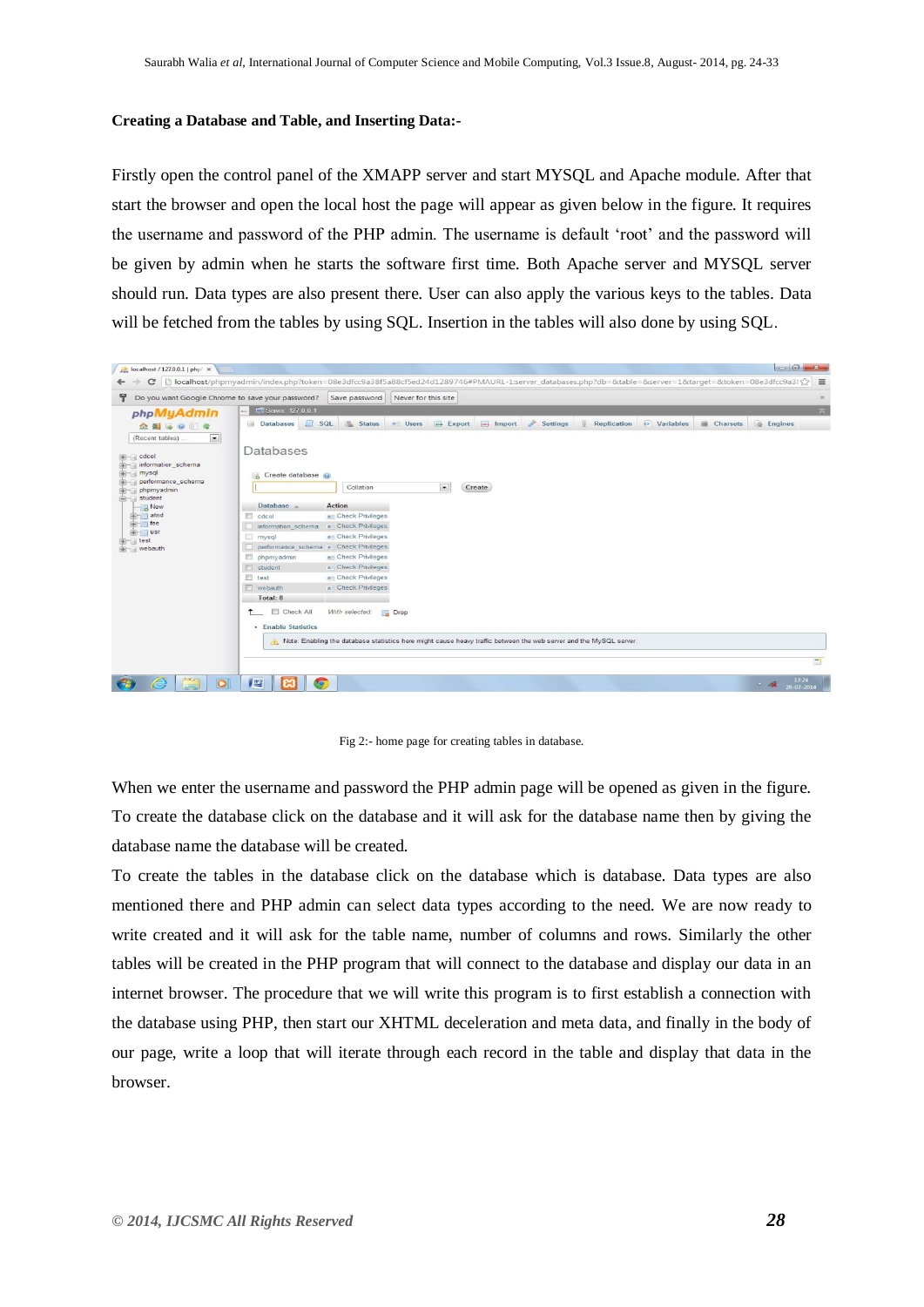#### **MYSQL:-**

MySQL is the most popular open source database server. With MySQL, we can query a database for specific information and have a recordset returned. A database defines a structure for storing information. MySQL is ideal for both small and large applications. It supports standard SQL. MySQL compiles on a number of platforms. It is free to download and use. PHP combined with MySQL are cross-platform (means that you can develop in Windows and serve on a Unix platform). MySQL is a relational database system. It can store bits of information in separate tables and link those tables together. Each table consists of separate fields*,* which represent each bit of information.

#### **SQL:-**

*SQL (Structured Query Language):-*Structured Query Language (SQL) is a standard computer language for relational database management and data manipulation. SQL is used to query, insert, update and modify data. Most relational databases support SQL, which is an added benefit for database administrators (DBAs), as they are often required to support databases across several different platforms. SQL code is divided into four main categories:

- Queries are performed using the ubiquitous yet familiar SELECT statement, which is further divided into clauses, including SELECT, FROM, WHERE and ORDER BY.
- Data Manipulation Language (DML) is used to add, update or delete data and is actually a SELECT statement subset and is comprised of the INSERT, DELETE and UPDATE statements, as well as control statements, e.g., BEGIN TRANSACTION, SAVEPOINT, COMMIT and ROLLBACK.
- Data Definition Language (DDL) is used for managing tables and index structures. Examples of DDL statements include CREATE, ALTER, TRUNCATE and DROP.
- Data Control Language (DCL) is used to assign and revoke database rights and permissions. Its main statements are GRANT and REVOKE.

#### IV. **RESULTS AND DISCUSSION**

#### **Student Database:-**

Student Database contains the record of students. It includes the fee, attendance and results of the students. These records are stored in the form of tables. There are four tables in this database fee, atnd, rslt, usr.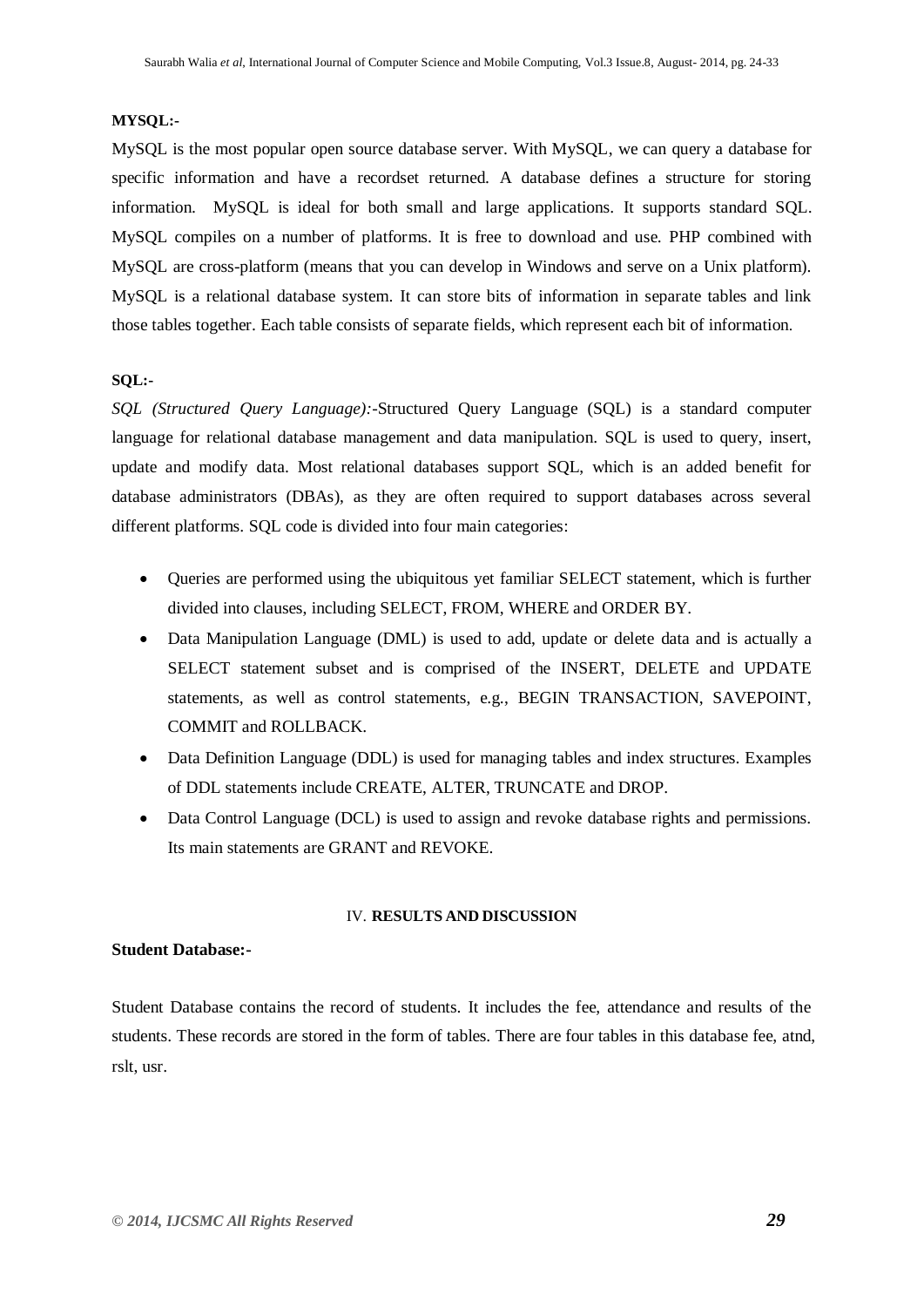|                                                           | $\leftarrow$          | Server: 127.0.0.1 » Database: student                |                                                     |                   |                                    |                                     |        |                             |          |                           |
|-----------------------------------------------------------|-----------------------|------------------------------------------------------|-----------------------------------------------------|-------------------|------------------------------------|-------------------------------------|--------|-----------------------------|----------|---------------------------|
| phpMyAdmin<br>$\Omega$ <b>E</b> BOIC                      | Structure<br>Table    | SQL Search Query<br>Action                           | $\rightarrow$ Export                                | $\implies$ Import | <b>D</b> Operations<br>Rows O Type | <b>a</b> Privileges<br>Collation    |        | & Routines<br>Size Overhead | S Events | $\blacktriangledown$ More |
| (Recent tables)<br>$\mathbf{v}$                           | $\Box$ atnd           |                                                      | Browse Structure & Search 3-i Insert B Empty @ Drop |                   |                                    | ~77 InnoDB latin1 swedish ci        | 16 KiB |                             |          |                           |
| $\blacksquare$ cdcol                                      | □ fee                 | Browse A Structure & Search 3: Insert Empty O Drop   |                                                     |                   |                                    | ~78 InnoDB latin1 swedish ci        | 16 KiB |                             |          |                           |
| <b>Fig. 1</b> dear                                        | $\Box$ rslt           | Browse M Structure & Search 3: Insert B Empty @ Drop |                                                     |                   |                                    | ~78 InnoDB latin1 swedish ci        | 16 KiB |                             |          |                           |
| information_schema                                        | $\Box$ usr            | Browse Structure & Search 3: Insert Empty O Drop     |                                                     |                   |                                    | ~79 InnoDB latin1 swedish ci 16 KiB |        |                             |          |                           |
| <b>F</b> - mysql<br>performance_schema                    | 4 tables              | Sum                                                  |                                                     |                   |                                    | 312 InnoDB latin1 swedish ci 64 KiB |        | 0B                          |          |                           |
| phpmyadmin<br>$-$ student<br>$\overline{\phantom{a}}$ New | Check All             | With selected:<br>A Print view 品 Data Dictionary     |                                                     |                   |                                    |                                     |        |                             |          |                           |
| <b>E</b> atnd<br><b>Table</b><br><b>Free</b> rsit         | <b>精 Create table</b> |                                                      |                                                     |                   |                                    |                                     |        |                             |          |                           |
| $+$ $+$ $usr$                                             | Name:                 |                                                      | Number of columns:                                  |                   |                                    |                                     |        |                             |          |                           |

Fig 3:- Tables in student database.

#### *Login Form:-*

When the system starts it firstly shows the login form. In that form only the registered user can sign in. The user who is registered he will enter his user name and password to access the system.

| B localhost/walia/usin.php x                              |                           |             | $\begin{array}{c c c c c} \hline \multicolumn{1}{ c }{\mathbf{}} & \multicolumn{1}{ c }{\mathbf{}} & \multicolumn{1}{ c }{\mathbf{}} \\ \hline \multicolumn{1}{ c }{\mathbf{}} & \multicolumn{1}{ c }{\mathbf{}} & \multicolumn{1}{ c }{\mathbf{}} & \multicolumn{1}{ c }{\mathbf{}} & \multicolumn{1}{ c }{\mathbf{}} \\ \hline \multicolumn{1}{ c }{\mathbf{}} & \multicolumn{1}{ c }{\mathbf{}} & \multicolumn{1}{ c }{\mathbf{}} & \multicolumn{1}{ c$ |  |
|-----------------------------------------------------------|---------------------------|-------------|------------------------------------------------------------------------------------------------------------------------------------------------------------------------------------------------------------------------------------------------------------------------------------------------------------------------------------------------------------------------------------------------------------------------------------------------------------|--|
| $\leftarrow \rightarrow C$       localhost/walia/usin.php |                           |             | ☆ :                                                                                                                                                                                                                                                                                                                                                                                                                                                        |  |
|                                                           | <b>Student LogIn Form</b> |             |                                                                                                                                                                                                                                                                                                                                                                                                                                                            |  |
|                                                           | Username:                 | BS12BTCS007 |                                                                                                                                                                                                                                                                                                                                                                                                                                                            |  |
|                                                           | Password:                 | <b>I</b>    |                                                                                                                                                                                                                                                                                                                                                                                                                                                            |  |
|                                                           | SignUp                    | Submit      |                                                                                                                                                                                                                                                                                                                                                                                                                                                            |  |
|                                                           |                           |             |                                                                                                                                                                                                                                                                                                                                                                                                                                                            |  |
|                                                           |                           |             |                                                                                                                                                                                                                                                                                                                                                                                                                                                            |  |
|                                                           |                           |             |                                                                                                                                                                                                                                                                                                                                                                                                                                                            |  |
|                                                           |                           |             |                                                                                                                                                                                                                                                                                                                                                                                                                                                            |  |



### *Home page:-*

When the authorised user signin in the database then firstly the home page of that user will open. It will show his registration number and the three buttons containing the fee, attendance and results of that particular user. When he will click on the fee, attendance and result buttons then then there fee attendance and results will appear.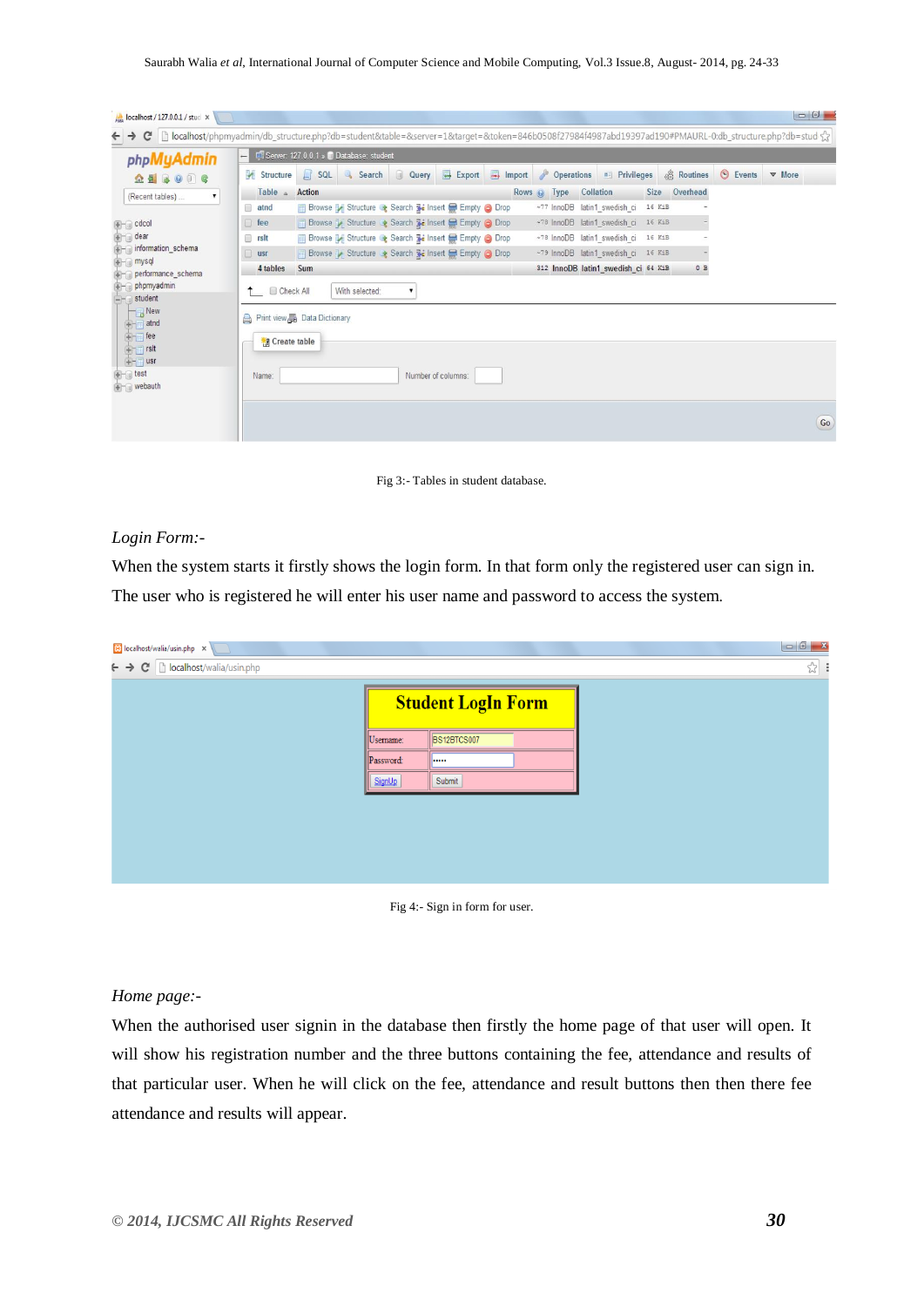Saurabh Walia *et al*, International Journal of Computer Science and Mobile Computing, Vol.3 Issue.8, August- 2014, pg. 24-33

| 83 Information<br>$\times$                                                           |     |                    | $\begin{array}{c c c c c c} \hline \textbf{L} & \textbf{L} & \textbf{L} \\ \hline \textbf{L} & \textbf{L} & \textbf{L} \\ \hline \textbf{L} & \textbf{L} & \textbf{L} \\ \hline \textbf{L} & \textbf{L} & \textbf{L} \\ \hline \textbf{L} & \textbf{L} & \textbf{L} \\ \hline \textbf{L} & \textbf{L} & \textbf{L} \\ \hline \textbf{L} & \textbf{L} & \textbf{L} \\ \hline \textbf{L} & \textbf{L} & \textbf{L} \\ \hline \textbf{L} & \$ |
|--------------------------------------------------------------------------------------|-----|--------------------|--------------------------------------------------------------------------------------------------------------------------------------------------------------------------------------------------------------------------------------------------------------------------------------------------------------------------------------------------------------------------------------------------------------------------------------------|
| $\vdash \ \Rightarrow \ \mathbf{C} \ \ \lbrack \ \ \rbrack$ localhost/walia/show.php |     |                    | $\lesssim$                                                                                                                                                                                                                                                                                                                                                                                                                                 |
|                                                                                      |     |                    |                                                                                                                                                                                                                                                                                                                                                                                                                                            |
|                                                                                      |     |                    |                                                                                                                                                                                                                                                                                                                                                                                                                                            |
|                                                                                      |     |                    |                                                                                                                                                                                                                                                                                                                                                                                                                                            |
|                                                                                      |     | Welcome            |                                                                                                                                                                                                                                                                                                                                                                                                                                            |
|                                                                                      |     |                    |                                                                                                                                                                                                                                                                                                                                                                                                                                            |
|                                                                                      |     |                    |                                                                                                                                                                                                                                                                                                                                                                                                                                            |
|                                                                                      |     | <b>BS12BTCS007</b> |                                                                                                                                                                                                                                                                                                                                                                                                                                            |
|                                                                                      |     |                    |                                                                                                                                                                                                                                                                                                                                                                                                                                            |
|                                                                                      |     |                    |                                                                                                                                                                                                                                                                                                                                                                                                                                            |
|                                                                                      |     |                    |                                                                                                                                                                                                                                                                                                                                                                                                                                            |
|                                                                                      |     |                    |                                                                                                                                                                                                                                                                                                                                                                                                                                            |
|                                                                                      | Fee | Attendance         | <b>Results</b>                                                                                                                                                                                                                                                                                                                                                                                                                             |
|                                                                                      |     |                    |                                                                                                                                                                                                                                                                                                                                                                                                                                            |
|                                                                                      |     |                    |                                                                                                                                                                                                                                                                                                                                                                                                                                            |

Fig 5:- home page for user 'BS12BTCS012'.

When the user 'BS12BTCS007' click on the fee button then the fee of that student will appear and it will also show the last date of submission of fee.

| 8 Student                     | X                                   |            |                    |                  |                  | $\Box$ 0 |  |  |
|-------------------------------|-------------------------------------|------------|--------------------|------------------|------------------|----------|--|--|
| $r \rightarrow G$             | hocalhost/walia/history.php?u=\$no; |            |                    |                  |                  |          |  |  |
| <b>FEE DETAILS OF STUDENT</b> |                                     |            |                    |                  |                  |          |  |  |
|                               | <b>Registration Number</b>          | Name       | <b>Branch Name</b> | <b>Total fee</b> | <b>Last Date</b> |          |  |  |
|                               | BS12BTCS007                         | Grace Virk | <b>CSE</b>         | 80292            | 2014-08-20       |          |  |  |

Fig:- Total fee of user 'BS12BTCS007'.

If student want to see his attendance then he will click on the attendance button and then his attendance will appear with his name and registration number. Attendance will appear to student with his registration number and name.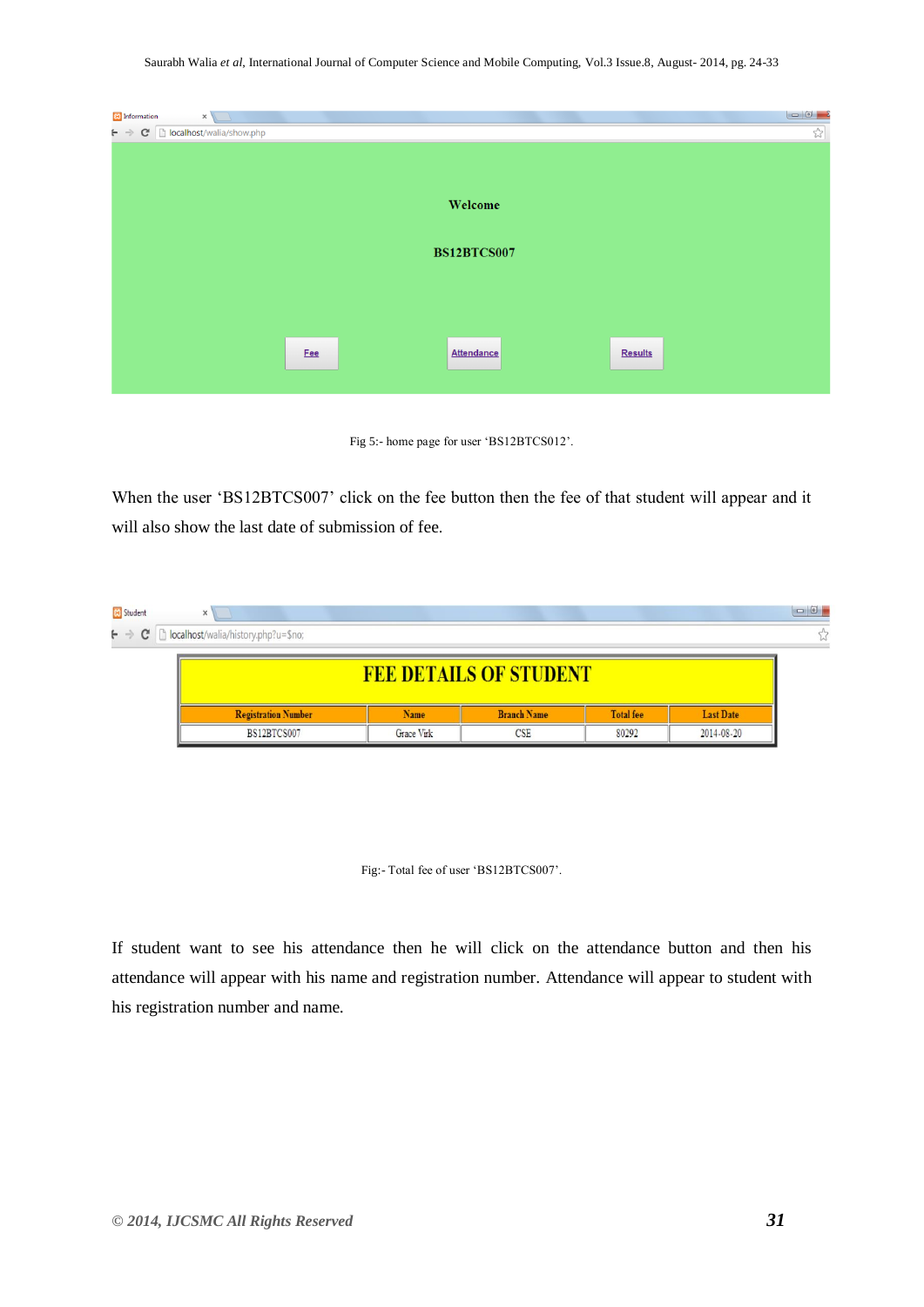Saurabh Walia *et al*, International Journal of Computer Science and Mobile Computing, Vol.3 Issue.8, August- 2014, pg. 24-33

| Student                                                              | ×                          |            |                   |  |  |  |  |
|----------------------------------------------------------------------|----------------------------|------------|-------------------|--|--|--|--|
| $\bullet \rightarrow \mathbf{C}$   localhost/walia/dance.php?u=\$no; |                            |            |                   |  |  |  |  |
| <b>ATTENDANCE OF STUDENT</b>                                         |                            |            |                   |  |  |  |  |
|                                                                      | <b>Registration Number</b> | Name       | <b>Attendance</b> |  |  |  |  |
|                                                                      | BS12BTCS007                | Grace Virk | 75%               |  |  |  |  |

Fig 6:- Attendance of user 'BS12BTCS007'.

After that student want to see his result then he will click on the result button. Result will appear to him with his name, branch and registration number.

| 83 Student                                                         | x                          |            |               |         | $\Box$ |  |  |  |
|--------------------------------------------------------------------|----------------------------|------------|---------------|---------|--------|--|--|--|
| $\vdash \rightarrow C \ \vert$ localhost/walia/results.php?u=\$no; |                            |            |               |         |        |  |  |  |
| <b>RESULTS OF STUDENT</b>                                          |                            |            |               |         |        |  |  |  |
|                                                                    | <b>Registration Number</b> | Name       | <b>Branch</b> | Pointer |        |  |  |  |
|                                                                    | BS12BTCS007                | Grace Virk | CSE           | 6.8     |        |  |  |  |



When the user sign in then only his information will be shown to him to achieve this developer uses the sessions in php coding at the backend he will also use the SQL queries there. There are some specialised users who can update the data also in student database these permissions are given to the faculty members.

#### V. **CONCLUSION**

This system will work on the network. Students get their desired information without any delay. This system is only for the universities and colleges. The information which is stored in the database can be accessed any time by using this system there will be no wastage of resources in colleges and universities. The objectives of this research are achieved and they are functioning well. There is no need to arrange the students record manually this system will give better performance in arranging the student record.